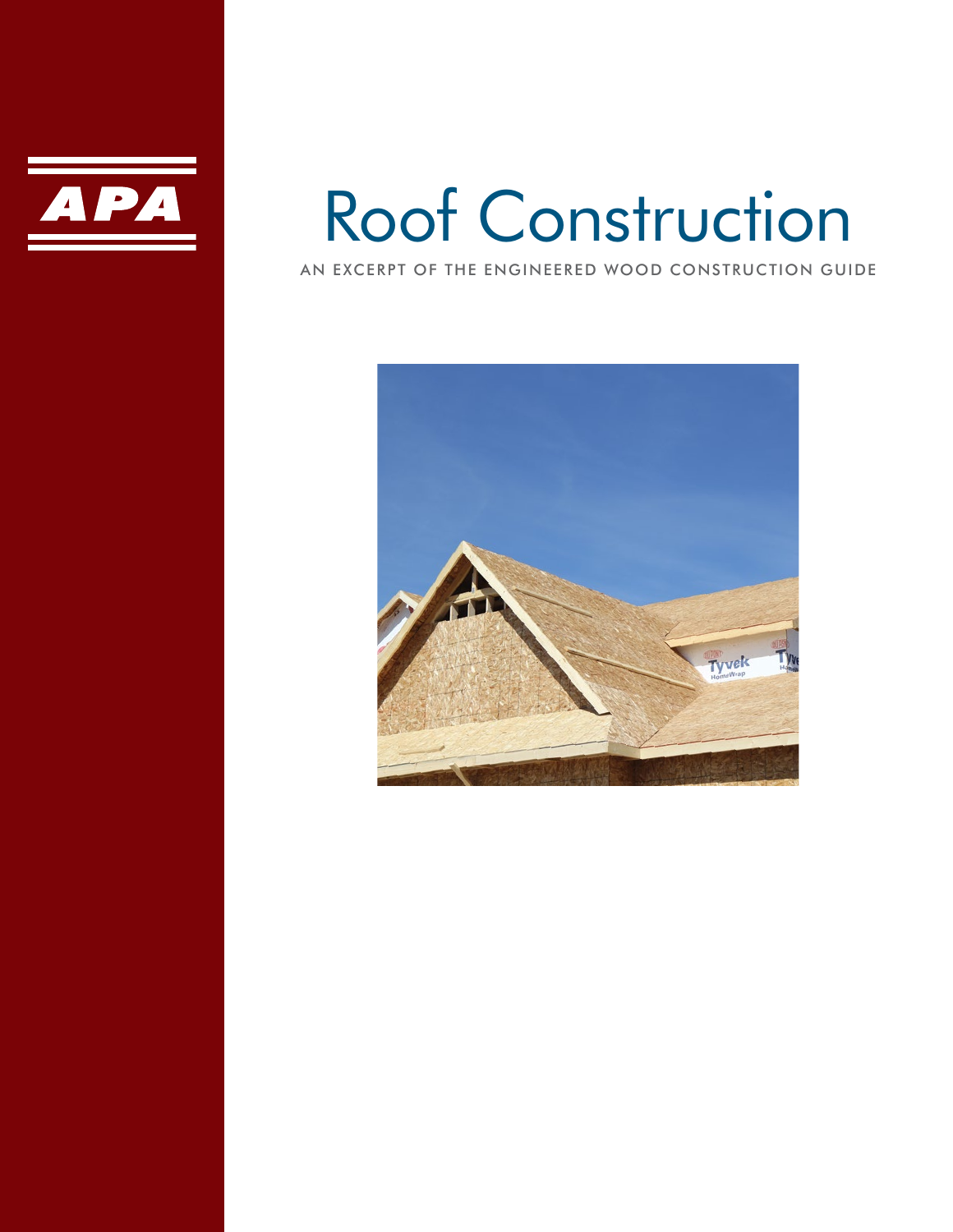

# ROOF CONSTRUCTION

# **APA Panel Roof Sheathing**

Roof construction details using APA wood structural panels are illustrated in Figure 21. The recommendations for roof sheathing in Table 33 apply to APA RATED SHEATHING Exposure 1 or Exterior, APA STRUCTURAL I RATED SHEATHING Exposure 1 or Exterior and APA RATED STURD-I-FLOOR Exposure 1 or Exterior. Uniform load deflection limits are 1/180 of span under live load plus dead load, and 1/240 of span under live load only. Special conditions, such as heavy concentrated loads, may require constructions in excess of these minimums, or allowable live loads may have to be decreased for dead loads greater than 10 psf, such as tile roofs. Panels are assumed continuous over two or more spans with the long dimension or strength axis across supports.

Good performance of built-up, single-ply or modified bitumen roofing applied on low slope roofs requires a stiffer deck than does prepared roofing applied on pitched roofs. Although APA span-rated panels used as roof sheathing at maximum span are adequate structurally, an upgraded system is recommended for low slope roofs. Table 34 provides recommended maximum spans for low-slope roof decks. Recommended live loads can be determined from Table 33 and minimum fastener requirements are given in Table 35. Increased nail schedules may be required in high wind zones. Recommended nail schedules for high wind zones are described in *APA Data File: Roof Sheathing Fastening Schedules for Wind Uplift,* Form T325.

# FIGURE 21

# APA PANEL ROOF SHEATHING



#### Notes:

- 1. Cover sheathing as soon as possible with roofing felt for extra protection against excessive moisture prior to roofing application.
- 2. For pitched roofs, place screened surface or side with skid-resistant coating up if OSB panels are used. Keep roof surface free of dirt, sawdust and debris, and wear skid-resistant shoes when installing roof sheathing.
- 3. For buildings with conventionally framed roofs (trusses or rafters), limit the length of continuous sections of roof area to 80 feet maximum during construction to allow for accumulated expansion in wet weather conditions. Omit roof sheathing panels in each course of sheathing between sections and install "fill in" panels later to complete roof deck installation prior to applying roofing.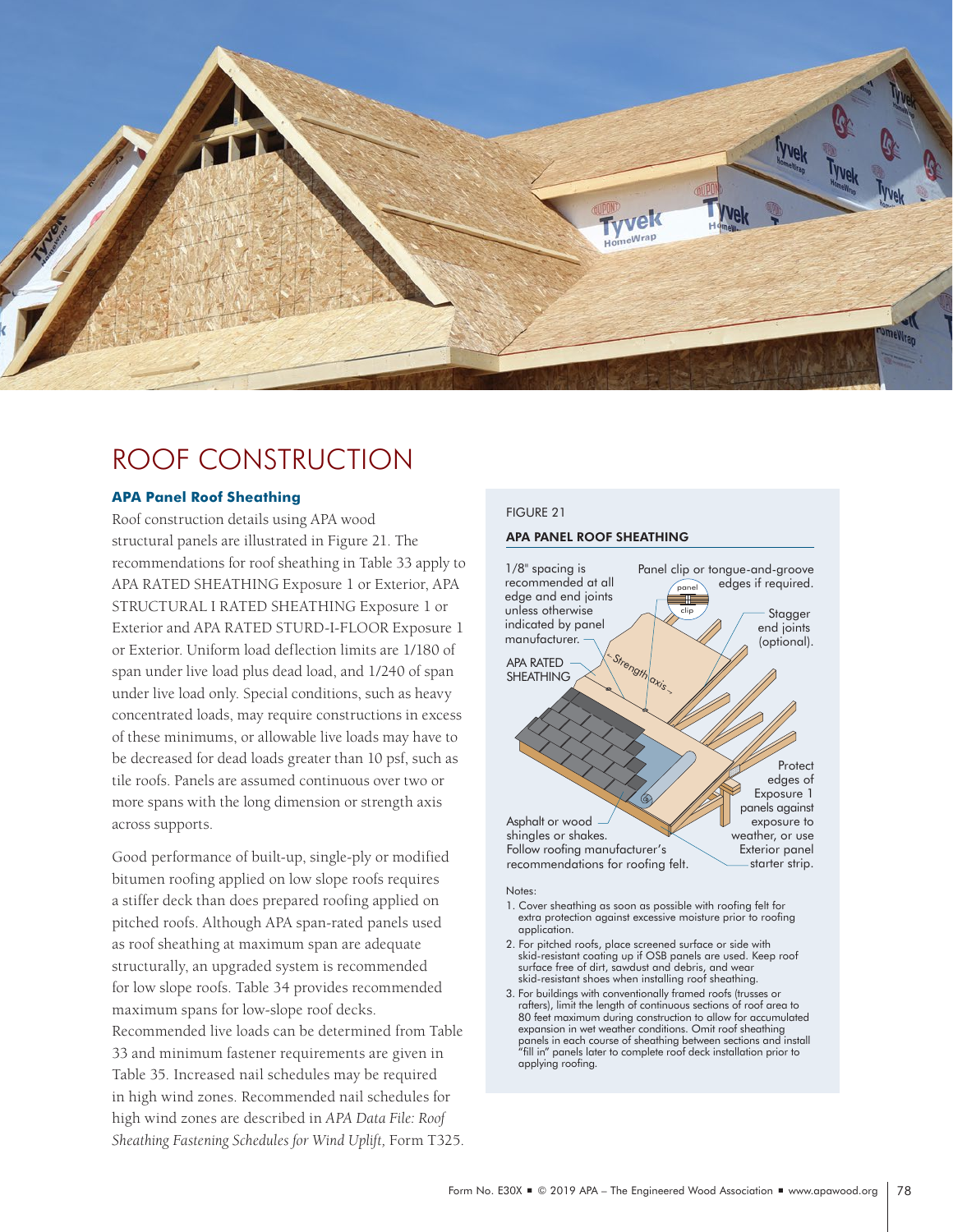# TABLE 33

#### RECOMMENDED UNIFORM ROOF LIVE LOADS FOR APA RATED SHEATHING° AND APA RATED STURD-I-FLOOR WITH STRENGTH AXIS PERPENDICULAR TO SUPPORTS<sup>b</sup>

|                  | <b>Minimum</b>                        |             | <b>Maximum Span</b><br>(in.)                |         |     |     | Allowable Live Loads (psf) <sup>d</sup> |     |                                                   |    |    |
|------------------|---------------------------------------|-------------|---------------------------------------------|---------|-----|-----|-----------------------------------------|-----|---------------------------------------------------|----|----|
| Panel            | Panel                                 | <b>With</b> | <b>Without</b>                              |         |     |     |                                         |     | <b>Spacing of Supports Center-to-Center (in.)</b> |    |    |
| Span<br>Rating   | <b>Performance</b><br><b>Category</b> | <b>Edge</b> | <b>Edge</b><br>Support <sup>c</sup> Support | $12 \,$ | 16  | 20  | 24                                      | 32  | 40                                                | 48 | 60 |
|                  | APA RATED SHEATHING <sup>®</sup>      |             |                                             |         |     |     |                                         |     |                                                   |    |    |
| 24/0             | 3/8                                   | 24          | $19.2^{\circ}$                              | 190     | 100 | 60  | 30                                      |     |                                                   |    |    |
| 24/16            | 7/16                                  | 24          | 24                                          | 190     | 100 | 65  | 40                                      |     |                                                   |    |    |
| 32/16            | 15/32                                 | 32          | 28                                          | 300     | 165 | 110 | 65                                      | 30  |                                                   |    |    |
| 40/20            | 19/32                                 | 40          | 32                                          |         | 275 | 195 | 120                                     | 60  | 30                                                |    |    |
| 48/24            | 23/32                                 | 48          | 36                                          |         |     | 270 | 175                                     | 95  | 45                                                | 30 |    |
|                  | APA RATED STURD-I-FLOOR <sup>4</sup>  |             |                                             |         |     |     |                                         |     |                                                   |    |    |
| 20 <sub>oc</sub> | 19/32                                 | 32          | 32                                          | 270     | 150 | 100 | 60                                      | 30  |                                                   |    |    |
| $24$ oc          | 23/32                                 | 48          | 36                                          |         | 240 | 160 | 100                                     | 50  | 30                                                | 20 |    |
| $32$ oc          | 7/8                                   | 48          | 40                                          |         |     | 295 | 185                                     | 100 | 55                                                | 35 |    |
| $48$ oc          | $1 - 3/32$                            | 60          | 48                                          |         |     |     | 290                                     | 160 | 100                                               | 65 | 40 |

a. Includes APA RATED SHEATHING/CEILING DECK.

b. Applies to APA RATED SHEATHING and APA RATED STURD-I-FLOOR panels 24 inches or wider applied over two or more spans.

c. Tongue-and-groove edges, panel edge clips (one midway\* between each support, except two equally spaced between supports 48 inches on center or greater), lumber blocking or other. For low slope roofs, see Table 34. \*No established tolerance.

d. 10 psf dead load assumed.

e. 19.2 inches for Performance Category 3/8 and 7/16 panels. 24 inches for Performance Category 15/32 and 1/2 panels.

f. Also applies to C-C Plugged grade plywood.

#### TABLE 34

RECOMMENDED MAXIMUM SPANS FOR APA PANEL ROOF DECKS FOR LOW-SLOPE ROOFS<sup>a</sup> (Panel strength axis perpendicular to supports and continuous over two or more spans)

| Grade                                | Min. Panel<br><b>Performance</b><br><b>Category</b> | Min.<br><b>Span</b><br>Rating | Max.<br><b>Span</b><br>(in.) | Panel<br><b>Clips Per</b><br><b>Span</b> b<br>(number) |
|--------------------------------------|-----------------------------------------------------|-------------------------------|------------------------------|--------------------------------------------------------|
|                                      | 15/32                                               | 32/16                         | 24                           |                                                        |
| <b>APA RATED</b><br><b>SHEATHING</b> | 19/32                                               | 40/20                         | 32                           |                                                        |
|                                      | 23/32                                               | 48/24                         | 48                           | 2                                                      |
|                                      | 19/32                                               | $20$ oc                       | 24                           |                                                        |
| <b>APA RATED</b><br>STURD-I-FLOOR    | 23/32                                               | $24$ oc                       | 32                           |                                                        |
|                                      | 7/8                                                 | $32 \text{ oc}$               | 48                           | $\mathcal{P}$                                          |

a. Low slope roofs are applicable to built-up, single-ply and modified bitumen roofing systems. *For guaranteed or warranteed roofs, contact membrane manufacturer for acceptable deck.*  Low-slope roofs have a slope that is less than 2/12 (2"/foot).

b. Edge support may also be provided by tongue-and-groove edges or solid blocking.

#### TABLE 35

#### RECOMMENDED MINIMUM FASTENING SCHEDULE FOR APA PANEL ROOF SHEATHING (Increased nail schedules may be required in high wind zones and where roof is engineered as a diaphragm.)

| www.wiw.huttan.huttan.h                       |              | Nailing <sup><math>a,b</math></sup>          |                   |
|-----------------------------------------------|--------------|----------------------------------------------|-------------------|
|                                               |              | <b>Maximum Spacing (in.)</b>                 |                   |
| Panel<br>Performance<br>Category <sup>c</sup> | <b>Sized</b> | <b>Supported</b><br>Panel Edges <sup>e</sup> | Inter-<br>mediate |
| $3/8 - 1$                                     | 8d           | 6                                            | 12 <sup>f</sup>   |
| $1 - 1/8$                                     | 8d or 10d    |                                              | 1 2f              |

a. Use common smooth or deformed shank nails for panels with Performance Category 1 or smaller. For 1-1/8 Performance Category panels, use 8d ring- or screw-shank or 10d common smooth-shank nails.

- b. Other code-approved fasteners may be used.
- c. For stapling asphalt shingles to Performance Category 3/8 and thicker panels, use staples with a 15/16-inch minimum crown width and a 1-inch leg length. Space according to shingle manufacturer's recommendations.
- d. See Table 6, page 17, for nail dimensions.
- e. Supported panel joints shall occur approximately along the centerline of framing with a minimum bearing of 1/2". Fasteners shall be located 3/8 inch from panel edges.
- f. For spans 48 inches or greater, space nails 6 inches at all supports.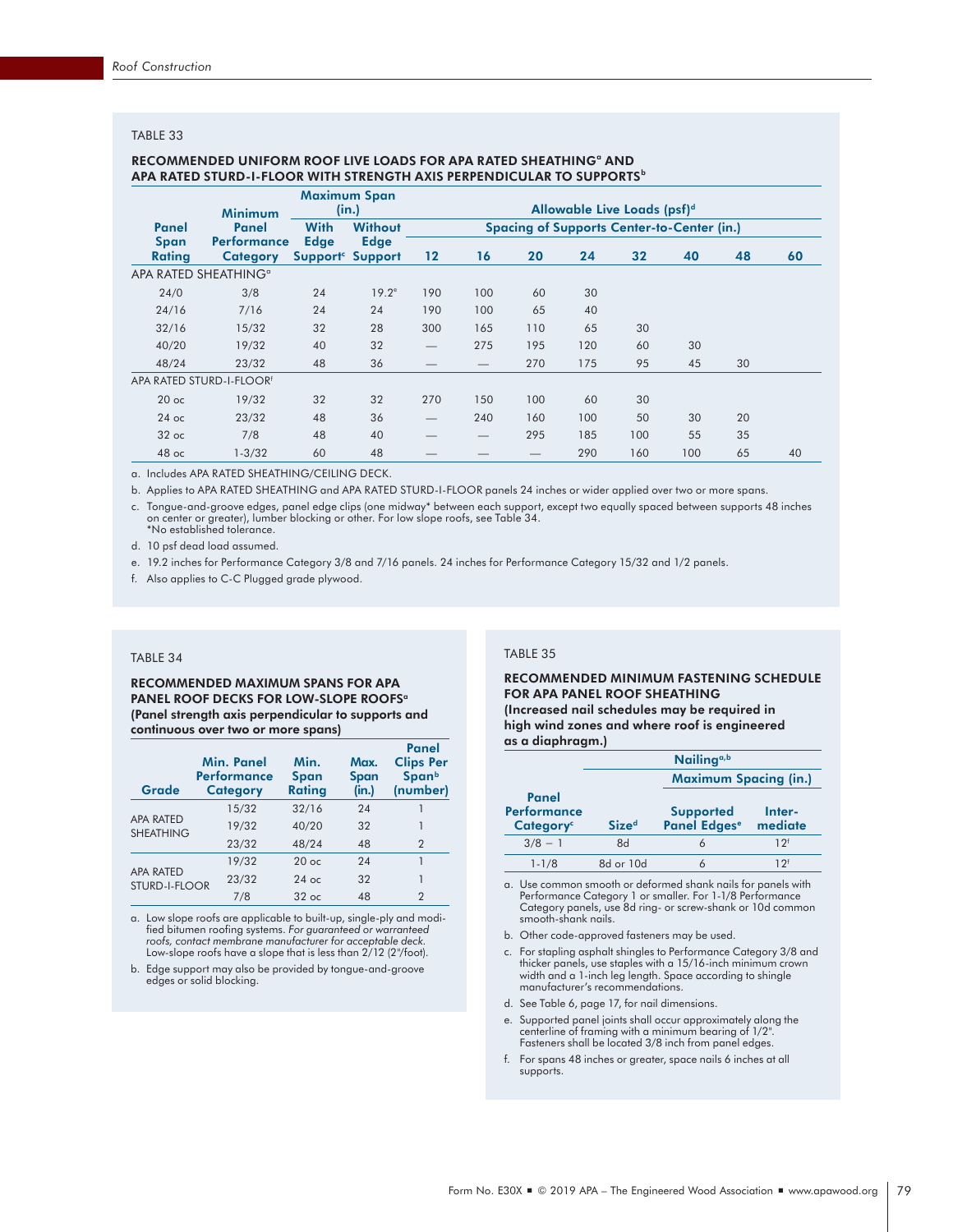**Notes:** Gluing of roof sheathing to framing is not recommended, except when recommended by the adhesive manufacturer for roof sheathing that already has been permanently protected by roofing.

The span rating in the trademark applies when the long panel dimension or strength axis is across supports unless the strength axis is otherwise identified.

APA RATED SHEATHING is equally effective under built-up

roofing, asphalt or fiberglass shingles, tile roofing, or wood shingles or shakes. Roof trusses spaced 24 inches on center are widely recognized as the most economical construction for residential roofs. However, using fewer supports with thicker panels—e.g., Performance Category 23/32 panels with a span rating of 48/24 over framing 48 inches on center—is also cost effective for long-span flat or pitched roofs. Recommended live loads are given in Table 33. Nailing recommendations are given in Table 35.

When support spacing exceeds the maximum length of an unsupported edge (see Table 33), provide adequate blocking, tongue-and-groove edges or other edge support such as panel clips. Some types of panel clips, in addition to edge support, automatically assure proper panel spacing. When required, use one panel clip per span, except use two clips for 48-inch or longer spans.

See APA's *Build A Better Home: Roofs,* Form A535, for additional recommendations to prevent moisture infiltration in roofs.

# **Preframed Roof Panels**

Preframed, or "panelized," wood roof systems are common on warehouse and other commercial buildings in some parts of North America, due to their cost-effectiveness and speed of construction. Spans of 8 to 12 feet are usually the most practical with preframed panel construction, although spans to 30 feet are not uncommon. APA panels with stiffeners preframed at 16 or 24 inches on center (Figure 22) are common. The long dimension or strength axis of the panel typically runs parallel to supports. Stiffeners and roof purlins provide support for all panel edges. Minimum nailing requirements for preframed panels are the same as for roof sheathing.



# TYPICAL SHEATHING TRADEMARKS

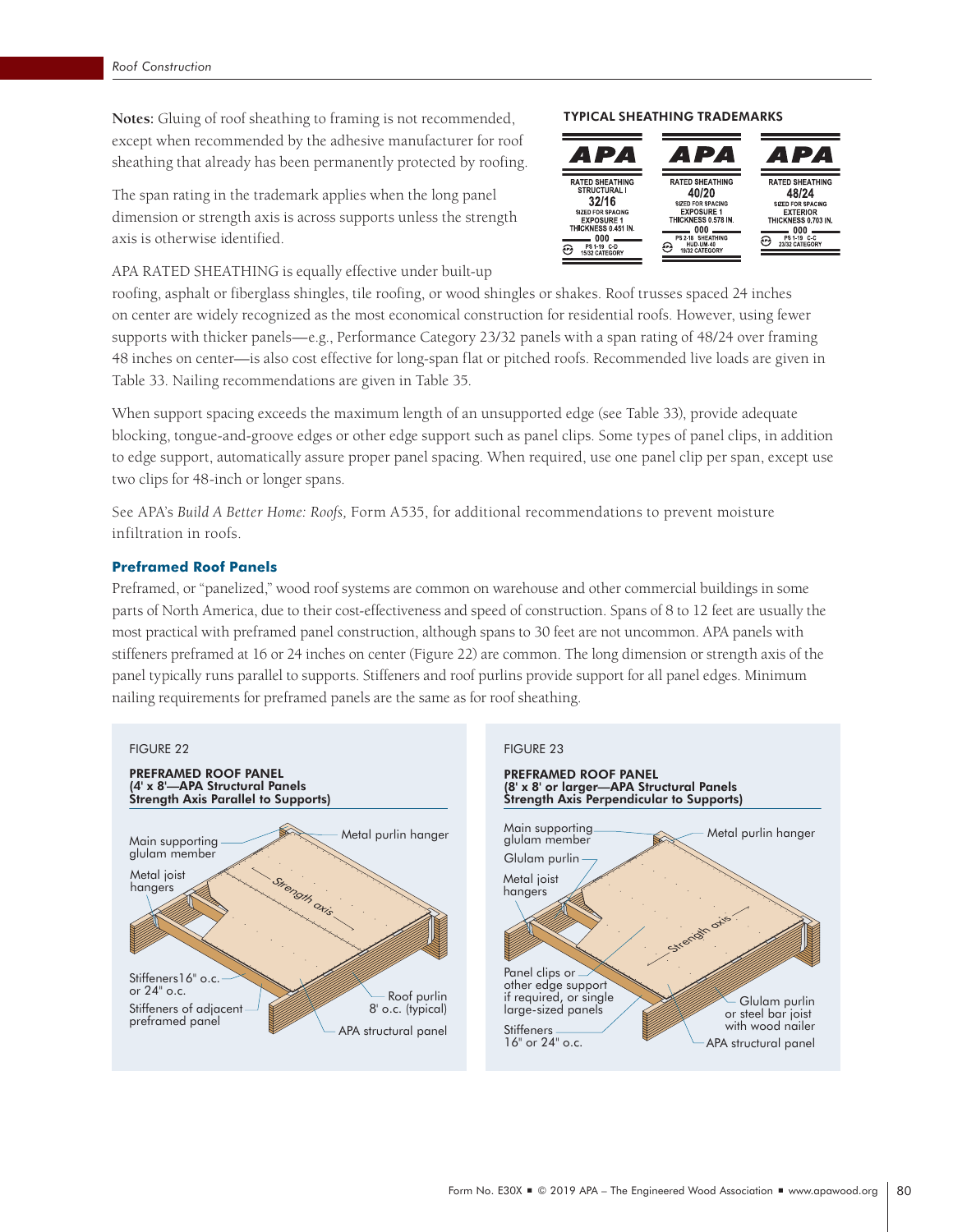In preframed panels 8x8 feet or larger (Figure 23), the panel strength axis may run either parallel or perpendicular to stiffeners spaced 16 or 24 inches on center. Stiffeners and roof purlins provide support for all panel edges. Recommendations in Table 36 are based on long dimension or strength axis of the panel parallel to supports. Deflection limits are 1/180 of span for total load; 1/240 of span for live load only. See Table 37 for design information on stiffeners for preframed panels. Nailing requirements for preframed panels are the same as for roof sheathing.

## TABLE 36

### RECOMMENDED ROOF LOADS (PSF) FOR APA RATED SHEATHING WITH STRENGTH AXIS PARALLEL TO SUPPORTSa,b (OSB and 5-ply/5-layer plywood panels unless otherwise noted)

|                        | Panel                       |                    | <b>Maximum</b>  | <b>Load at Maximum Span</b> |                  |  |
|------------------------|-----------------------------|--------------------|-----------------|-----------------------------|------------------|--|
| <b>Panel Grade</b>     | <b>Performance Category</b> | <b>Span Rating</b> | Span (in.)      | Live                        | <b>Total</b>     |  |
|                        | 7/16                        | 24/16              | 24 <sup>c</sup> | 15                          | 25               |  |
| APA STRUCTURAL I       | 15/32, 1/2                  | 32/16              | 24              | 30 <sup>d</sup>             | 40 <sup>d</sup>  |  |
| <b>RATED SHEATHING</b> | 19/32, 5/8                  | 40/20              | 24              | 70 <sup>e</sup>             | 80 <sup>e</sup>  |  |
|                        | 23/32, 3/4                  | 48/24              | 24              | 105 <sup>6</sup>            | 115 <sup>f</sup> |  |
|                        | 7/16                        | 24/16              | 16              | 35                          | 45               |  |
|                        | 15/32, 1/2                  | 32/16              | 24 <sup>c</sup> | 1.59                        | 25 <sup>9</sup>  |  |
| APA RATED SHEATHING    | 19/32, 5/8                  | 40/20              | 24              | 40 <sup>h</sup>             | 50 <sup>h</sup>  |  |
|                        | 23/32, 3/4                  | 48/24              | 24              | 70 <sup>e</sup>             | 80 <sup>e</sup>  |  |

a. For guaranteed or warranteed roofs, contact membrane manufacturer for acceptable deck.

b. Provide edge support.

c. Solid blocking recommended at panel ends for 24-inch span.

d. For 4-ply plywood, reduce load by 10 psf.

e. For 4-ply plywood, reduce load by 30 psf.

f. For 4-ply plywood, reduce load by 45 psf.

g. For 4-ply plywood, reduce load by 5 psf.

h. For 4-ply plywood, reduce load by 15 psf.

### TABLE 37

Center-

# STIFFENER LOAD-SPAN TABLES FOR PREFRAMED APA PANEL ROOF DECKS

| Douglas-fir-Larch                                        |                  | Allowable Roof Live Load (psf) <sup>a</sup> |                          |      |       |                       |      |       |                       |      |       |                       |      |
|----------------------------------------------------------|------------------|---------------------------------------------|--------------------------|------|-------|-----------------------|------|-------|-----------------------|------|-------|-----------------------|------|
| Center-<br>to-Center                                     | <b>Stiffener</b> |                                             | <b>Select Structural</b> |      |       | No. 1 & Better        |      |       | <b>No. 1</b>          |      |       | <b>No. 2</b>          |      |
| Purlin<br>Size and<br><b>Spacing</b> b<br><b>Spacing</b> |                  |                                             | Strength <sup>d</sup>    |      |       | Strength <sup>d</sup> |      |       | Strength <sup>d</sup> |      |       | Strength <sup>d</sup> |      |
| (f <sup>t</sup> )                                        | (in.)            | Defl.                                       | 1.15                     | 1.25 | Defl. | 1.15                  | 1.25 | Defl. | 1.15                  | 1.25 | Defl. | 1.15                  | 1.25 |
|                                                          | 2x4@16           | 37                                          | 67                       | 73   | 35    | 51                    | 57   | 33    | 41                    | 46   | 31    | 36                    | 40   |
|                                                          | 2x4@24           | 25                                          | 41                       | 46   | 23    | 31                    | 34   | 22    | 24                    | 27   | 21    | 21                    | 23   |
| 8                                                        | 2x6@16           | 144                                         | 154                      | 168  | 136   | 121                   | 133  | 129   | 99                    | 109  | 121   | 88                    | 97   |
|                                                          | 2x6@24           | 96                                          | 99                       | 109  | 91    | 78                    | 85   | 86    | 63                    | 69   | 81    | 56                    | 61   |
|                                                          | 2x6@32           | 72                                          | 61                       | 68   | 68    | 47                    | 52   | 64    | 38                    | 42   | 61    | 33                    | 37   |

Southern Pine Allowable Roof Live Load (psf)<sup>a</sup>

| to-Center                  | <b>Stiffener</b>           |       | <b>Select Structural</b> |      | No. 1 Dense |      |                       | <b>No. 1</b> |      |                       | <b>No. 2</b> |      |                       |
|----------------------------|----------------------------|-------|--------------------------|------|-------------|------|-----------------------|--------------|------|-----------------------|--------------|------|-----------------------|
| Purlin<br><b>Spacing</b> b | Size and<br><b>Spacing</b> |       | Strength <sup>d</sup>    |      |             |      | Strength <sup>d</sup> |              |      | Strength <sup>d</sup> |              |      | Strength <sup>d</sup> |
| (f <sup>t</sup> )          | (in.)                      | Defl. | .15                      | 1.25 | Defl.       | 1.15 | 1.25                  | Defl.        | 1.15 | 1.25                  | Defl.        | 1.15 | 1.25                  |
|                            | 2x4@16                     | 35    | 46                       | 51   | 35          | 46   | 51                    | 31           | 41   | 46                    | 27           | 27   | 31                    |
|                            | 2x4@24                     | 23    | 27                       | 31   | 23          | 27   | 31                    | 21           | 24   | 27                    | 18           | 15   | 17                    |
| 8                          | 2x6@16                     | 136   | 116                      | 127  | 136         | 116  | 127                   | 121          | 104  | 113                   | 106          | 74   | 81                    |
|                            | 2x6@24                     | 91    | 74                       | 81   | 91          | 74   | 81                    | 81           | 66   | 72                    | 71           | 46   | 51                    |
|                            | 2x6@32                     | 68    | 45                       | 50   | 68          | 45   | 50                    | 61           | 39   | 44                    | 53           | 27   | 30                    |

a. Final allowable load is the lesser of the loads as determined by deflection and stress.

b. Actual span of stiffeners taken as 3-1/2 inches less than center-to-center spacing of purlins.

c. Deflection limitations: Span/240 under live load only; Span/180 under total load, assuming a dead load of 10 psf.

d. Loads limited by stress are based on two conditions of duration of load: two months, such as for snow (1.15); and seven days (1.25); includes effects of 10 psf dead load.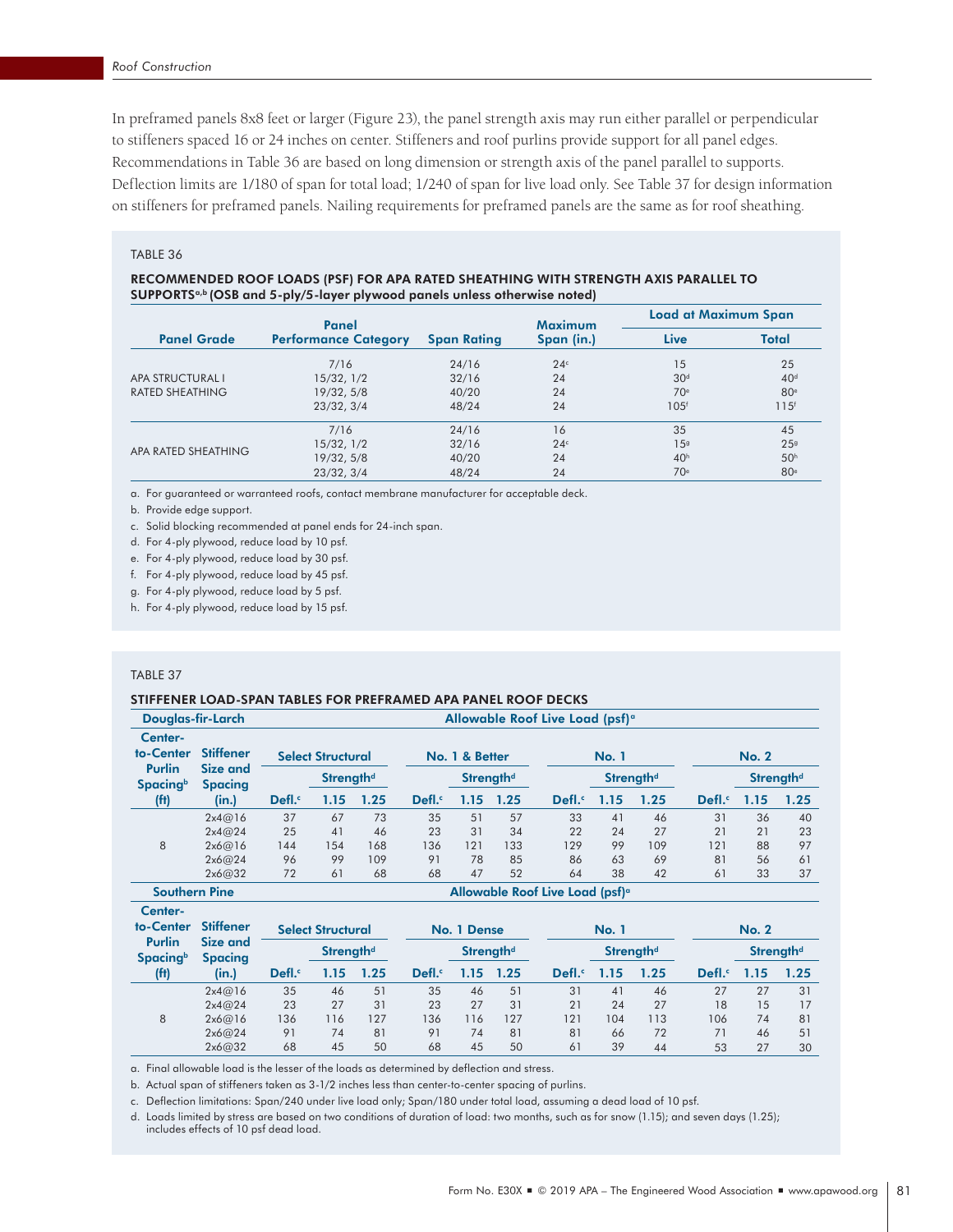# **Long Span Systems**

Both preframed panel systems and direct application of sheathing to secondary or primary framing are common approaches in long span roof construction. Bay spacing and type of framing govern the choice.

Experience shows that panels over supports 48 inches on center often yield maximum economy. Panels with a span rating of 48/24 are good for at least 30 psf snow load and meet the requirements for most guaranteed or warranteed roofs. Panels are assumed continuous over two spans with long dimension or strength axis across supports.

Figure 24 illustrates typical connections for engineered flat roof members.

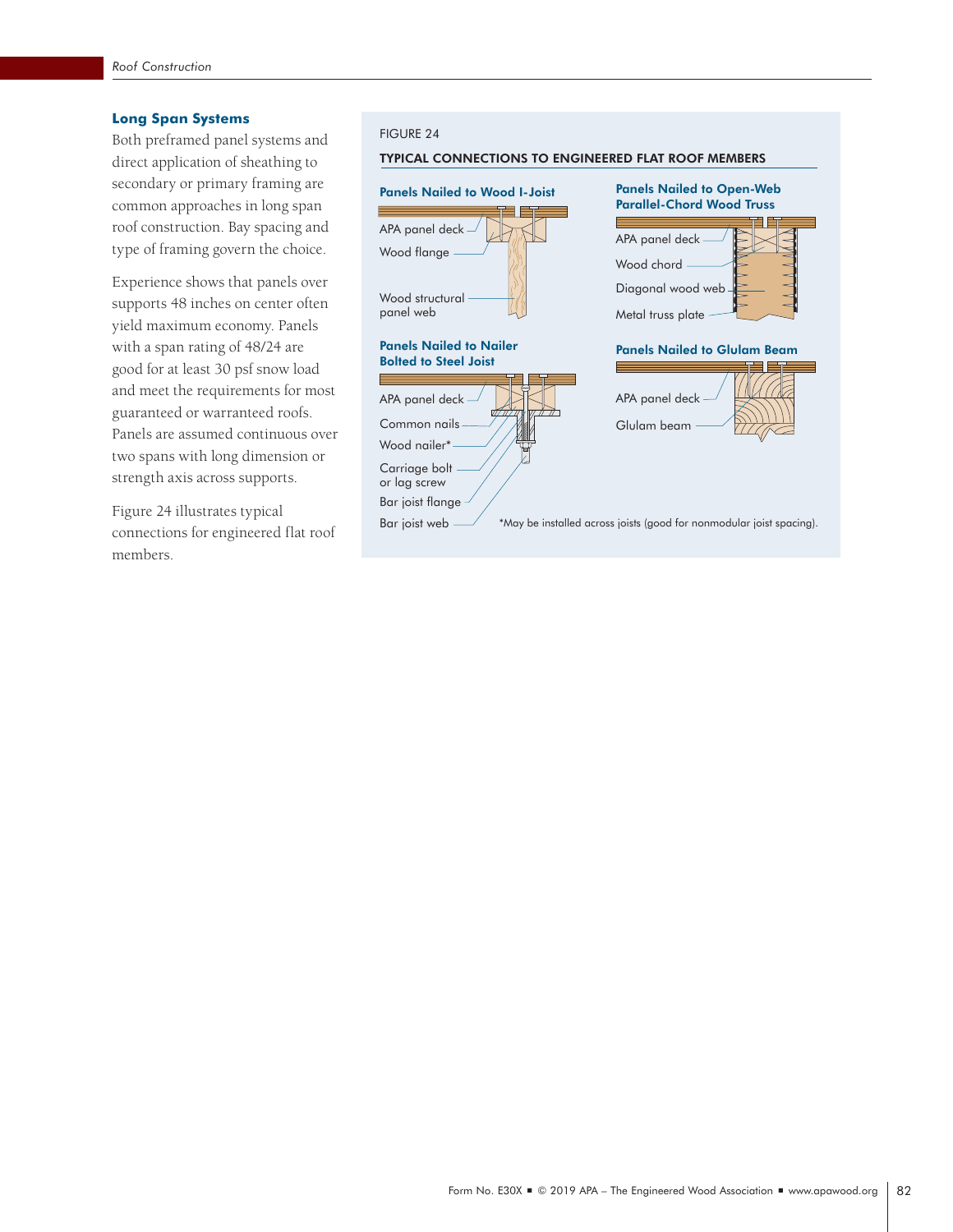# **APA Panel Soffits**

Recommended spans for open and closed APA panel soffits are given in Tables 38 and 39. The recommendations in Table 38 for open soffits also apply to combined roof/ceiling construction. Panels are assumed continuous over two or more spans with the long dimension or strength axis across supports for both applications. For appearance purposes in open soffit construction, provide blocking, tongue-and-groove edges or other suitable edge support. Panels will support at least 30 psf live load plus 10 psf dead load.



#### TABLE 38

# APA PANELS FOR OPEN SOFFIT OR FOR COMBINED ROOF DECKING-CEILINGa,b

| (Strength axis across supports. For APA RATED SHEATHING, where appearance is not a major concern, see Table 33.) |                                                                     |                                     |  |  |  |  |  |  |
|------------------------------------------------------------------------------------------------------------------|---------------------------------------------------------------------|-------------------------------------|--|--|--|--|--|--|
| <b>Maximum Span</b><br>(inches)                                                                                  | <b>Panel Description</b><br>(All panels Exterior or Exposure 1)     | <b>Species Group</b><br>for Plywood |  |  |  |  |  |  |
| 16                                                                                                               | Performance Category 15/32 APA RATED SIDING 303                     | 1, 2, 3, 4                          |  |  |  |  |  |  |
|                                                                                                                  | Performance Category 15/32 APA MDO, Sanded and Touch-Sanded Plywood | 1, 2, 3, 4                          |  |  |  |  |  |  |
|                                                                                                                  | Performance Category 15/32 APA RATED SIDING 303                     |                                     |  |  |  |  |  |  |
|                                                                                                                  | Performance Category 15/32 APA MDO, Sanded and Touch-Sanded Plywood | 1, 2, 3                             |  |  |  |  |  |  |
| 24                                                                                                               | Performance Category 19/32 APA RATED SIDING 303                     | 1, 2, 3, 4                          |  |  |  |  |  |  |
|                                                                                                                  | Performance Category 19/32 APA MDO, Sanded and Touch-Sanded Plywood | 1, 2, 3, 4                          |  |  |  |  |  |  |
|                                                                                                                  | APA RATED STURD-I-FLOOR 16 oc                                       |                                     |  |  |  |  |  |  |
|                                                                                                                  | Performance Category 19/32 APA RATED SIDING 303                     |                                     |  |  |  |  |  |  |
|                                                                                                                  | Performance Category 19/32 APA MDO, Sanded and Touch-Sanded Plywood |                                     |  |  |  |  |  |  |
| 32                                                                                                               | Performance Category 23/32 APA Textured Plywood <sup>c</sup>        | 1, 2, 3, 4                          |  |  |  |  |  |  |
|                                                                                                                  | Performance Category 23/32 APA MDO, Sanded and Touch-Sanded Plywood | 1, 2, 3, 4                          |  |  |  |  |  |  |
|                                                                                                                  | APA RATED STURD-I-FLOOR 20 oc                                       |                                     |  |  |  |  |  |  |
|                                                                                                                  | Performance Category 1-1/8 APA Textured Plywood <sup>c</sup>        | 1, 2, 3, 4                          |  |  |  |  |  |  |
| 48                                                                                                               | APA RATED STURD-I-FLOOR 48 oc                                       |                                     |  |  |  |  |  |  |

a. All panels will support at least 30 psf live load plus 10 psf dead load at maximum span.

b. For appearance purposes, blocking, tongue-and-groove edges or other suitable edge supports should be provided.

c. Also see Table 33 for APA RATED SHEATHING/CEILING DECK.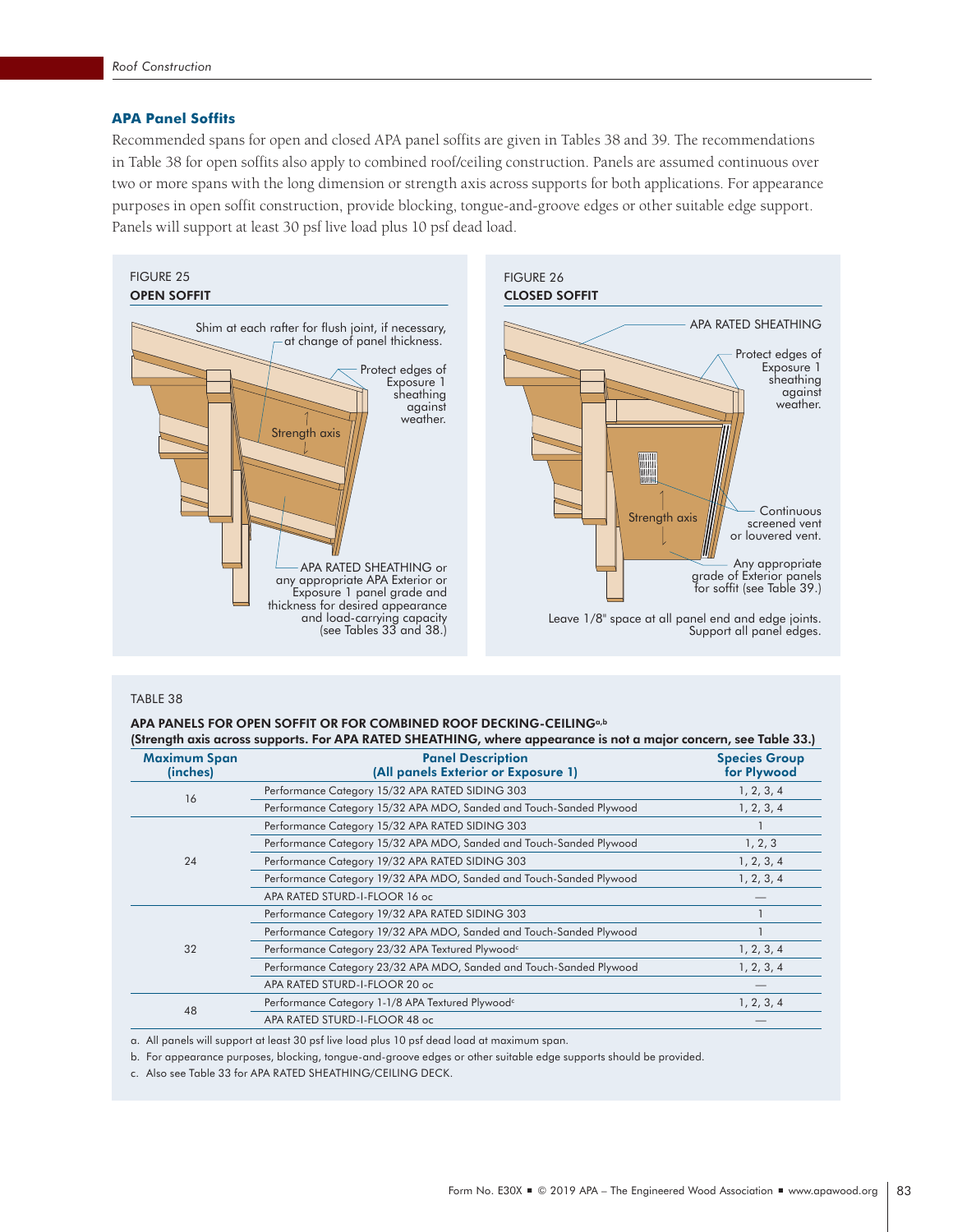## TABLE 39

| APA PANELS FOR CLOSED SOFFIT OR FOR NONSTRUCTURAL CEILING <sup>a,b</sup> (Strength axis across supports) |                                             |                      |                                           |  |  |  |  |  |  |
|----------------------------------------------------------------------------------------------------------|---------------------------------------------|----------------------|-------------------------------------------|--|--|--|--|--|--|
| <b>Maximum Span (in.)</b><br><b>All Edges Supported</b>                                                  | <b>Panel Performance</b><br><b>Category</b> | <b>Species Group</b> | <b>Nail Size</b><br>and Type <sup>c</sup> |  |  |  |  |  |  |
| 24                                                                                                       | 11/32 <sup>d</sup>                          | All                  | 6d nonstaining<br>box or casing           |  |  |  |  |  |  |
| 32                                                                                                       | 15/32 <sup>d</sup>                          | Species              | 8d nonstaining                            |  |  |  |  |  |  |
| 48                                                                                                       | 19/32 <sup>d</sup>                          | Groups               | box or casing                             |  |  |  |  |  |  |

a. Space nails maximum 6 inches at panel edges and 12 inches at intermediate supports for spans less than 48 inches; 6 inches at all supports

for 48-inch spans. b. For appearance purposes, blocking, tongue-and-groove edges or other suitable edge supports should be provided.

c. See Table 6, page 17, for nail dimensions.

d. Any suitable grade panel which meets appearance requirements—Exterior for closed soffits, Exposure 1 or Exterior for nonstructural ceiling.

For open soffit and nonstructural ceiling construction, panels designated Exposure 1 are recommended as a minimum (check local building code) where appearance is not a major consideration.

Only Exterior panels should be used for closed soffits.

At eaves where Exposure 1 sheathing is used for roof decking, protect panel edges against direct exposure to the weather with fascia trim.

Although unsanded and touch-sanded grades of plywood are often used for applications such as soffits, optimum appearance and finish performance is attained by using panels with textured or sanded A-grade faces. For panel grades other than APA RATED SIDING 303, top-quality acrylic latex house paint systems provide best performance (see page 75). Face-checking (separations between fibers parallel to the grain of the face veneer) can be expected on non-overlaid plywood which is exposed to the outdoors, even when finished. If a smooth, check-free surface is desired, use Medium Density Overlay (MDO) plywood.

# **APA Panel Roof Diaphragms**

With only slight design modifications, any APA panel roof deck system described in the previous sections will also function as an engineered diaphragm to resist high wind and seismic loading. A diaphragm's ability to function effectively as a beam, transferring lateral loads to shear walls, is related to the quality of the connections. Nailing is critical since shear loads are transmitted through these fasteners. Common nails provide required strength. Other nail types may be used when their lateral bearing values are considered in the design. Load-carrying capacity is highest when the diaphragm is blocked.

Where Performance Category 1-1/8 roof panels are desired, such as for Heavy Timber construction (see page 93), shear values for Performance Category 19/32 panels are used. Blocked shear values for Performance Category 1-1/8 panels may be obtained by specifying stapled tongue-and-groove edges. Staples shall be 16 gauge, 1-inch long with a 3/8-inch crown, driven through the tongue-and-groove edges 3/8 inch from the joint so as to penetrate the tongue with both legs of the staple. Staples shall be spaced at one-half of the diaphragm boundary nail spacing for Cases 1 and 2, and at one-third the diaphragm boundary nail spacing for Case 3 through 6, as illustrated in Table 40.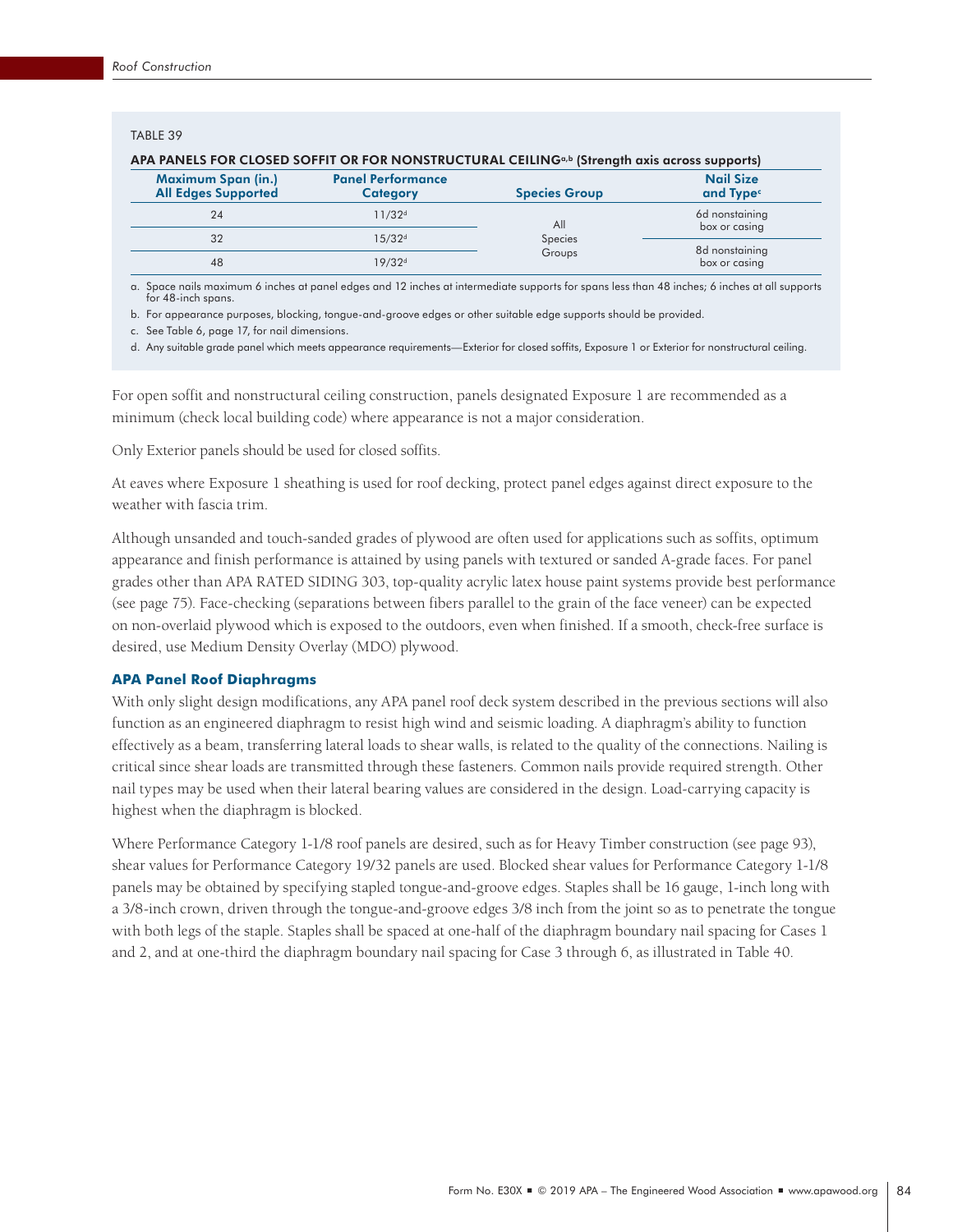TABLE 40

### ALLOWABLE SHEAR (POUNDS PER FOOT) FOR HORIZONTAL APA PANEL DIAPHRAGMS WITH FRAMING OF DOUGLAS-FIR, LARCH OR SOUTHERN PINE<sup>a</sup> FOR WINDb,c OR SEISMIC LOADING<sup>c</sup>

|                                                         |                  |                                                                   |                                                    |                                                                                               |     |     | <b>Blocked Diaphragms</b>                                                                                                                                                     | <b>Unblocked</b><br><b>Diaphragms</b>                        |                                              |                                               |
|---------------------------------------------------------|------------------|-------------------------------------------------------------------|----------------------------------------------------|-----------------------------------------------------------------------------------------------|-----|-----|-------------------------------------------------------------------------------------------------------------------------------------------------------------------------------|--------------------------------------------------------------|----------------------------------------------|-----------------------------------------------|
|                                                         |                  |                                                                   |                                                    | <b>Minimum</b><br><b>Nominal</b><br><b>Width of</b><br><b>Framing</b><br><b>Members</b><br>at |     |     | <b>Nail Spacing (in.) at</b><br>diaphragm boundaries<br>(all cases), at continuous panel<br>edges parallel to load<br>(Cases 3 & 4), and at all<br>panel edges (Cases 5 & 6)d | Nails Spaced 6" max.<br>at Supported Edgesd<br>Case 1<br>(No |                                              |                                               |
|                                                         |                  |                                                                   | <b>Minimum</b>                                     | <b>Adjoining</b>                                                                              | 6   | 4   | $2 - 1/2$ <sup>e</sup>                                                                                                                                                        | 2 <sup>e</sup>                                               | unblocked All other                          |                                               |
|                                                         | <b>Common</b>    | <b>Minimum</b><br><b>Nail</b><br><b>Penetration</b><br>in Framing | <b>Nominal</b><br><b>Panel</b><br><b>Thickness</b> | <b>Panel</b><br><b>Edges and</b><br><b>Bound-</b><br>aries <sup>9</sup>                       |     |     | <b>Nail Spacing (in.) at</b><br>other panel edges<br>(Cases 1, 2, 3 & 4) <sup>d</sup>                                                                                         |                                                              | edges or<br>continuous<br>ioints<br>parallel | configu-<br>rations<br><b>(Cases</b><br>2, 3, |
| <b>Panel Grade Nail Sizef</b>                           |                  | (in.)                                                             | (in.)                                              | (in.)                                                                                         | 6   | 6   | $\overline{\mathbf{4}}$                                                                                                                                                       | 3                                                            | to load)                                     | 4, 5 & 6                                      |
|                                                         | 6dh<br>8d        | $1 - 1/4$                                                         | 5/16                                               | 2                                                                                             | 185 | 250 | 375                                                                                                                                                                           | 420                                                          | 165                                          | 125                                           |
| <b>APA</b><br>STRUCTURAL                                |                  |                                                                   |                                                    | 3                                                                                             | 210 | 280 | 420                                                                                                                                                                           | 475                                                          | 185                                          | 140                                           |
|                                                         |                  | $1 - 3/8$                                                         | 3/8                                                | $\overline{2}$                                                                                | 270 | 360 | 530                                                                                                                                                                           | 600                                                          | 240                                          | 180                                           |
| I grades                                                |                  |                                                                   |                                                    | 3                                                                                             | 300 | 400 | 600                                                                                                                                                                           | 675                                                          | 265                                          | 200                                           |
|                                                         | 10d <sub>i</sub> | $1 - 1/2$                                                         | 15/32                                              | $\overline{2}$                                                                                | 320 | 425 | 640                                                                                                                                                                           | 730                                                          | 285                                          | 215                                           |
|                                                         |                  |                                                                   |                                                    | 3                                                                                             | 360 | 480 | 720                                                                                                                                                                           | 820                                                          | 320                                          | 240                                           |
|                                                         | 6d <sup>h</sup>  |                                                                   | 5/16                                               | $\overline{2}$                                                                                | 170 | 225 | 335                                                                                                                                                                           | 380                                                          | 150                                          | 110                                           |
|                                                         |                  | $1 - 1/4$                                                         |                                                    | 3                                                                                             | 190 | 250 | 380                                                                                                                                                                           | 430                                                          | 170                                          | 125                                           |
| <b>APA RATED</b>                                        |                  |                                                                   | 3/8                                                | $\overline{2}$                                                                                | 185 | 250 | 375                                                                                                                                                                           | 420                                                          | 165                                          | 125                                           |
| <b>SHEATHING</b>                                        |                  |                                                                   |                                                    | 3                                                                                             | 210 | 280 | 420                                                                                                                                                                           | 475                                                          | 185                                          | 140                                           |
| <b>APA RATED</b>                                        |                  |                                                                   | 3/8                                                | $\overline{2}$                                                                                | 240 | 320 | 480                                                                                                                                                                           | 545                                                          | 215                                          | 160                                           |
| STURD-I-                                                |                  |                                                                   |                                                    | 3                                                                                             | 270 | 360 | 540                                                                                                                                                                           | 610                                                          | 240                                          | 180                                           |
| <b>FLOOR</b>                                            | 8d               | $1 - 3/8$                                                         | 7/16                                               | $\overline{2}$                                                                                | 255 | 340 | 505                                                                                                                                                                           | 575                                                          | 230                                          | 170                                           |
| and other<br>APA grades<br>except<br>Species<br>Group 5 |                  |                                                                   |                                                    | 3                                                                                             | 285 | 380 | 570                                                                                                                                                                           | 645                                                          | 255                                          | 190                                           |
|                                                         |                  |                                                                   | 15/32                                              | $\overline{2}$                                                                                | 270 | 360 | 530                                                                                                                                                                           | 600                                                          | 240                                          | 180                                           |
|                                                         |                  |                                                                   |                                                    | 3                                                                                             | 300 | 400 | 600                                                                                                                                                                           | 675                                                          | 265                                          | 200                                           |
|                                                         |                  |                                                                   | 15/32                                              | $\overline{2}$                                                                                | 290 | 385 | 575                                                                                                                                                                           | 655                                                          | 255                                          | 190                                           |
|                                                         | 10d <sup>i</sup> | $1 - 1/2$                                                         |                                                    | 3                                                                                             | 325 | 430 | 650                                                                                                                                                                           | 735                                                          | 290                                          | 215                                           |
|                                                         |                  |                                                                   | 19/32                                              | $\overline{2}$                                                                                | 320 | 425 | 640                                                                                                                                                                           | 730                                                          | 285                                          | 215                                           |
|                                                         |                  |                                                                   |                                                    | 3                                                                                             | 360 | 480 | 720                                                                                                                                                                           | 820                                                          | 320                                          | 240                                           |

a. For framing of other species: (1) Find specific gravity for species of lumber in the AWC *National Design Specification* (NDS).

(2) Find shear value from table above for nail size for actual grade. (3) Multiply value by the following adjustment factor:<br>Specific Gravity Adjustment Factor = [1 – (0.5 – SG)], where SG = specific gravity of the framing b. For wind load applications, the values in the table above shall be permitted to be multiplied by 1.4.

c. For shear loads of normal or permanent load duration as defined by the NDS, the values in the table above shall be multiplied by 0.63 or 0.56, respectively.

d. Space nails maximum 12 inches o.c. along intermediate framing members (6 inches o.c. when supports are spaced 48 inches o.c. or<br>greater). Fasteners shall be located 3/8" from panel edges.

e. Framing at adjoining panel edges shall be 3" nominal or wider, and nails shall be staggered where nails are spaced 2 inches o.c. or 2-1/2 inches o.c.

f. See Table 6, page 17, for nail dimensions.

g. The minimum normal width of framing members not located at boundaries or adjoining panel edges shall be 2".

h. 8d is recommended minimum for roofs due to negative pressures of high winds.

i. Framing at adjoining panel edges shall be 3" nominal or wider, and nails shall be staggered where 10d nails having penetration into framing of more than 1-1/2" are spaced 3 inches o.c.

*Continued on next page*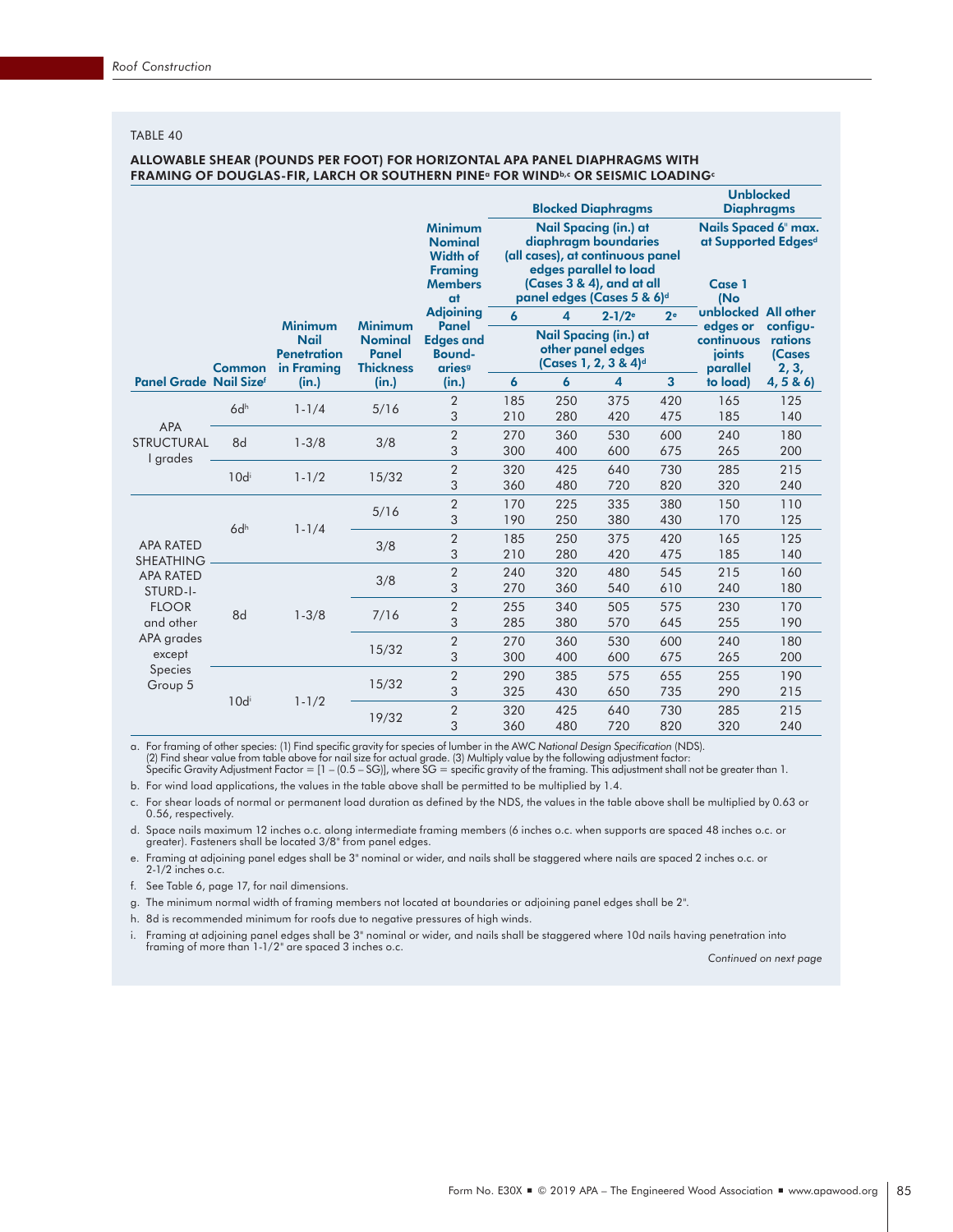### TABLE 40 (Continued)

### ALLOWABLE SHEAR (POUNDS PER FOOT) FOR HORIZONTAL APA PANEL DIAPHRAGMS WITH FRAMING OF DOUGLAS-FIR, LARCH OR SOUTHERN PINE<sup>a</sup> FOR WINDb,c OR SEISMIC LOADING<sup>c</sup>

Note: Design for diaphragm stresses depends on direction of continuous panel joints with reference to load, not on direction of long dimension or strength axis of sheet. Continuous framing may be in either direction for blocked diaphragms.



Table 40 gives panel and fastening recommendations for roof diaphragms. Panels and framing are assumed already designed for perpendicular loads. To design a diaphragm, follow these steps:

- 1. Determine lateral loads and resulting shears.
- 2. Determine nailing schedule (Table 40). Consider load direction with respect to joints.
- 3. Compute chord stress due to bending moment. Provide adequate splices. Check deflection. Check anchorage of boundary framing (e.g., chords) to walls.

For information about developing higher diaphragm shears than shown in Table 40, see *APA Design/Construction Guide: Diaphragms and Shear Walls,* Form L350.